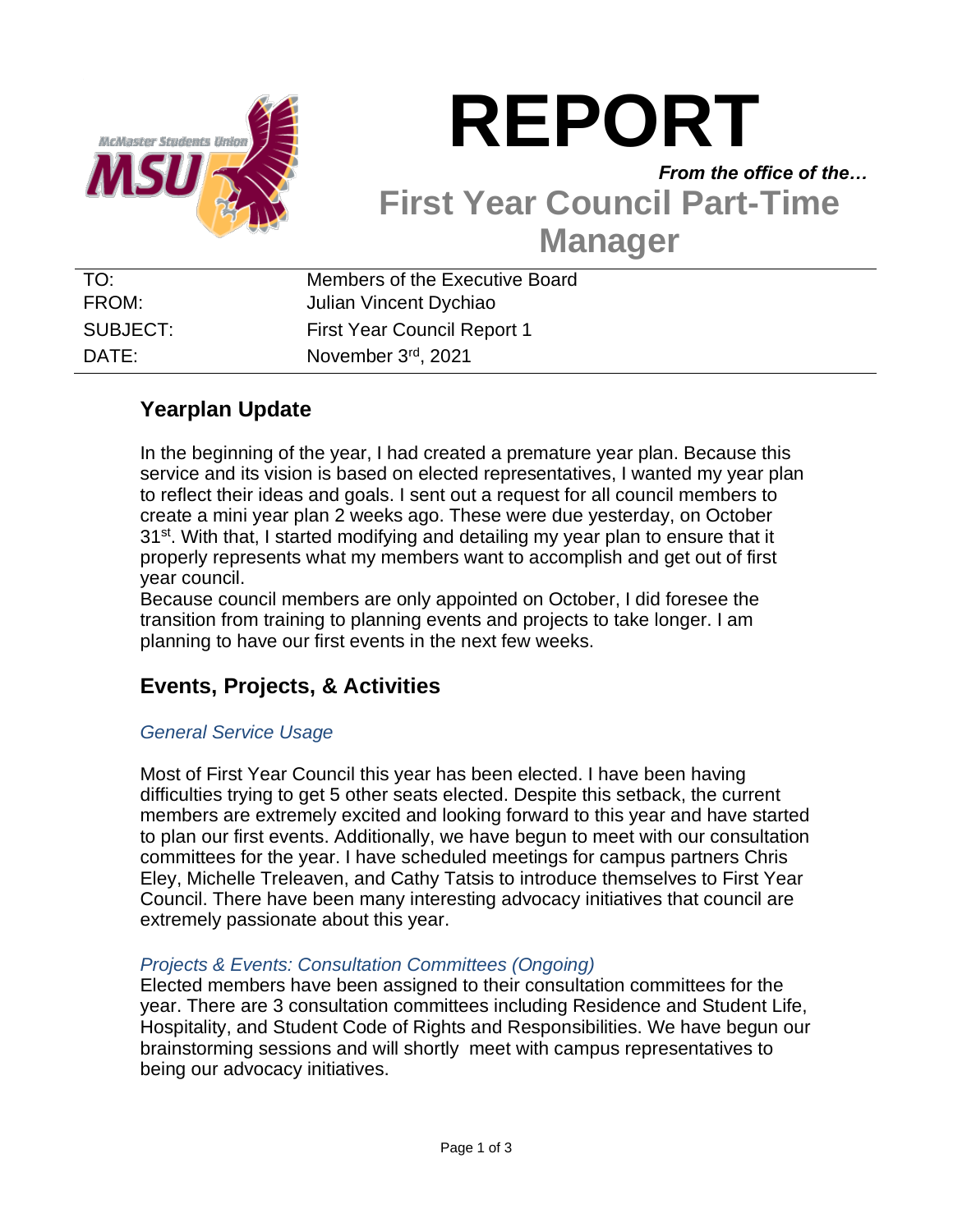After reading through council members' year plans, I noticed that there is a common theme of health and wellness. Noting this, I entertained the possibility of creating a new consultation committee revolving around First year student mental health and well-being and developing advocacy projects around that area. Further discussions with FYC, campus partners, and MSU representatives are needed to determine logistics and possibility of idea.

#### *Projects & Events: Vogue style 73\* Questions (Upcoming)*

One of the things that I admire in this year's council is their creativity in thinking outside the box for our events. We wanted to introduce first year council to the MSU community through a Vogue 73 Questions Style interview featuring all council members. Due to the restrictions of entering some residences, we decided it would be a nice idea to film in different places around campus. I started to contact the MSU communications department to help us in this project.

#### *Projects & Events: Training and Transition(Complete)*

Once council members were elected in the beginning of October, I started on their training and transition period. I had introduction and one-on-one meetings with them throughout reading week and had our training session on October 23rd. We proceeded to have our first official Core4 and council wide meetings in the week after.

## **Outreach & Promotions**

#### *Summary*

First Year Council had some halloween themed instagram posts to engage first year students and to increase the number of followers for this year's cohort. My VC of Events has already received their training and we have assigned each council member to get at least 10 new followers before our next meeting on Wednesday. There has also been some discussions on hosting FYC giveaway to boost social media engagement

## **Finances**

#### *Budget Summary*

Nothing spent to date. We will have our planning for our first event completed by this week's meeting. Because I have received First Year Council's individual year plans, I am going to update my budget for the year to reflect on council's goals and visions

#### **Executives & Volunteers**

I am very content that elected members are getting along. I have been meaning to hold meetings on campus however, with the restrictions imposed by the